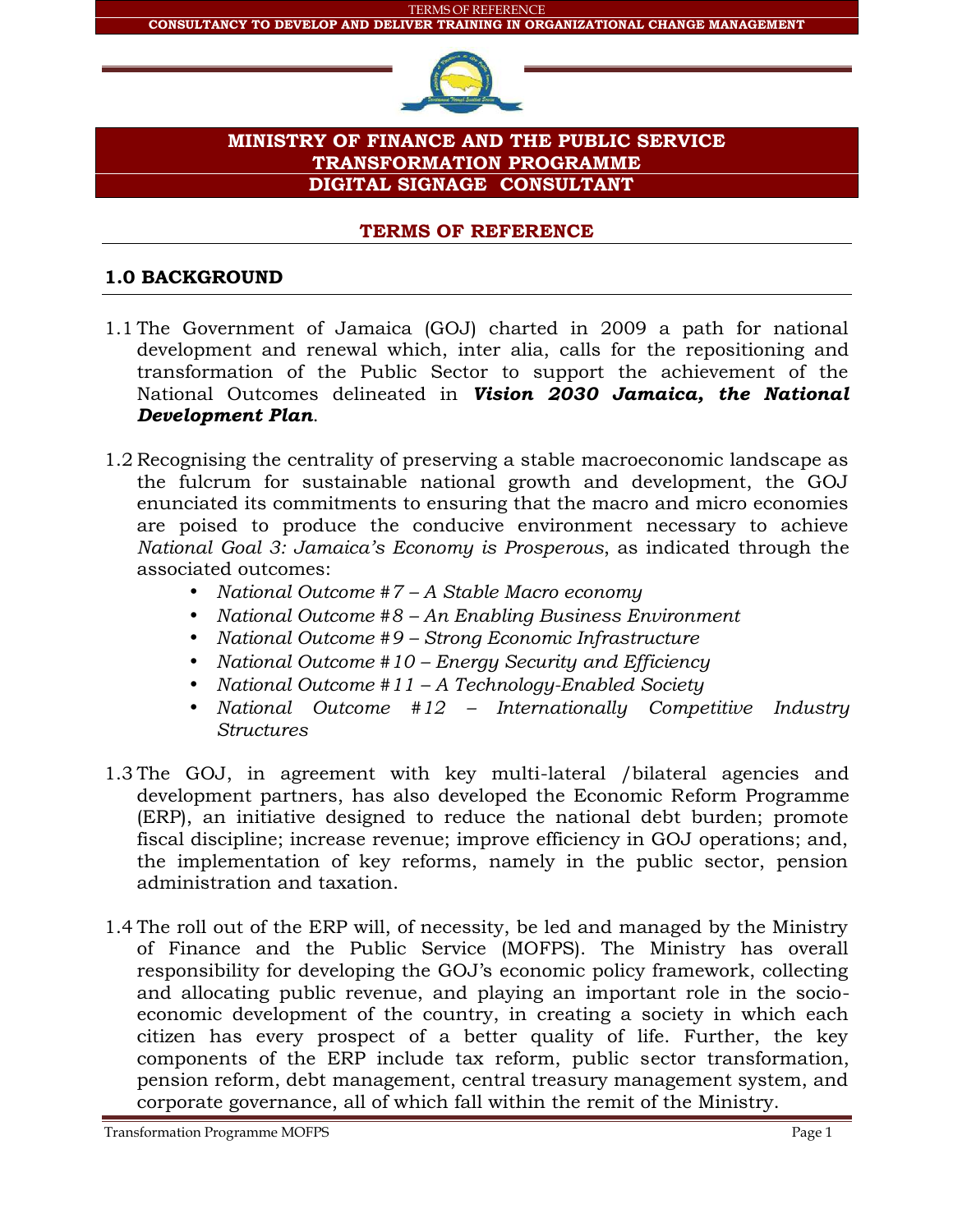- 1.5 In December 2013, the MOFPS completed a comprehensive Strategic Review. The review identified a number of important deficiencies that reduce the MOFPS's effectiveness and efficiency to promote economic growth and development, including: (i) a centralized decision making structure exacerbated by an excessive number of direct reports to the Financial Secretary; (ii) a prevalent culture of silo thinking with weak coordination and consultation between divisions; (iii) resistance to change; (iv) emphasis on transactional bureaucratic processes over policy-making functions, (v) insufficient skills and competencies for required tasks such as economic analysis and forecasting; (vi) prevalence of cumbersome processes; and (vii) unclear roles, duplication of tasks, and functions overlap.
- 1.6 The strategic review also provided a number of recommendations to address these deficiencies and improve the performance of the MOFPS including: (i) revision of the vision and mission of the Ministry to focus on the creation of the environment for sustainable growth in Jamaica; (ii) organisational restructuring of the Ministry to better allow for the achievement of the above strategic objectives; and (iii) enhancement of work processes and systems. In addition, recommendations were put forward to address deficiencies identified with regards to: (a) *leadership and accountability*: implement Accountability Framework and increase focus on strategic management activities; (b) *decision-making structures*: reduce bottlenecks and increase responsiveness by reducing the number of reports to the Financial Secretary; (c) *people*: build capacity to ensure that critical activities can be performed; (d) *work processes*: carry out a business process reengineering exercise to eliminate duplications and overlap; and (e) *culture*: reduce degree of "silo mentality" by establishing new units that merge common functions (e.g., monitoring) that are currently duplicated across units.
- 1.7 The MOFPS recognizes the need to realign its organisational structure and machinery to improve the efficiency of its operational management and internal processes, and to strengthen its policy-making and implementation capacity. The MOFPS therefore must be transformed to better facilitate sustainable growth in the national economy, effective regulation of the country's financial institutions, and the cost-effective delivery of public services. As such, the Ministry has embarked on a three (3) year Transformation Programme.
- 1.8 The objectives of the Transformation Programme are to: (1) make the operations, machinery and internal processes of the MOFPS more efficient; (2) improve the development and execution of policy associated with public fiscal management; (3) improve the policy making capacity and, in particular, strengthen institutional arrangements to analyse and formulate economic and fiscal policy; and, (4) develop the relevant organisation structure, culture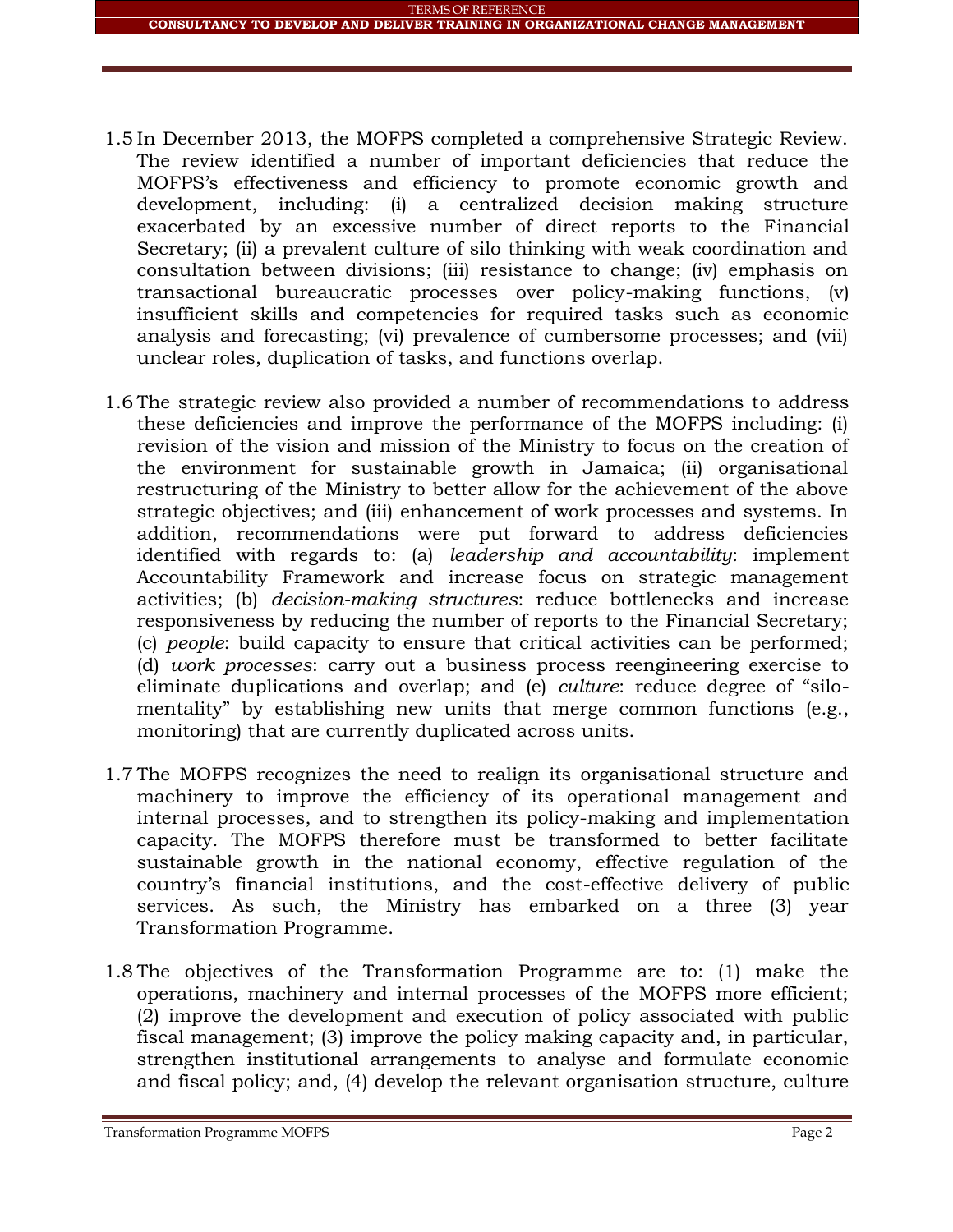and accountabilities required for sustained operations of the MOFPS and execution of its strategic objectives.

- 1.9 The Transformation Programme has three (3) components that will:
	- 1. Re-organise the Ministry in line with the Value Chain Approach to enable the effecting of core responsibilities that can lead to strategic success;
	- 2. Build capacity within the MOFPS to enable the transformation to a High Performing Organisation; and,
	- 3. Develop, implement and sustain supporting change and culture management programmes and initiatives to support renewal across the Ministry.

## **Component 1 - MOFPS Re-organisation**

This component supports the Ministry's organisation restructuring. Main activities include:

- Develop a comprehensive three-year implementation plan for the MOFPS Transformation Programme with assigned responsibilities, cost, timelines and milestones;
- Conduct a business process reengineering exercise to eliminate red tape, merge duplicating functions and eliminate redundant and unnecessary ones;
- Definition of functional profiles and job descriptions for the new structure;
- Implementation of HR transition strategy and plan to move MOFPS staff from the old structure to the new one;
- Adoption of new MOFPS organisation structure (i.e., organisational chart, staffing levels, operating procedures);
- Prepare procedures manuals to support new/improved business processes;
- Conduct space audit to inform the reallocation of staff work space based upon new organisation structure;
- Establish ICT Governance Framework to enhance systems management; and
- Develop Performance Management and Accountability Framework, including the development of Service Level Agreements with clients.

# **Component 2 - MOFPS Competencies and Capacities**

This component provides a competency framework along with a robust capacity building programme to address skill and competency gaps. Activities include:

Design and implement a competency framework for the Ministry;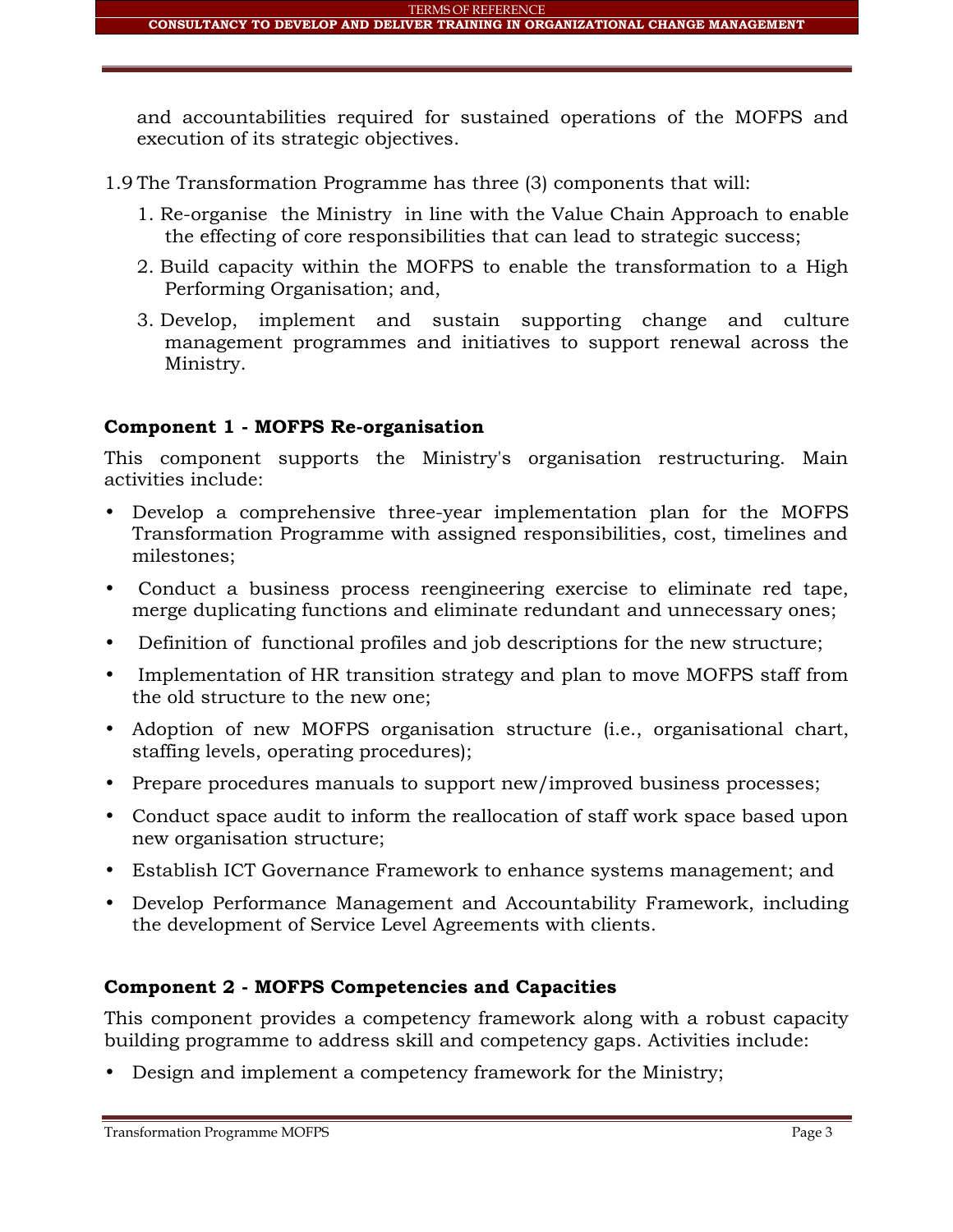- Carry out a comprehensive training needs assessment, followed by a training plan based on the needs assessment findings; and,
- Conduct training impact evaluations.

# **Component 3 - Change Management and Communication**

This component supports the transformation of the Ministry's organisational culture. It should also lead to an improved understanding of the needs and behaviour of employees transitioning within macro-level organisational change and to promote transformation programme activities across the MOFPS. This will be executed in collaboration with an external change management consulting firm. Main activities include:

- Design and implement a change management and communication plan to mitigate re-organisation related risks;
- Apply behavioural insights to external business processes;
- Apply behavioural insights to internal business processes as part of the Transformation Programme, focusing on improving staff engagement, productivity and change management;
- Enhance capacity of MOFPS staff to respond positively to change;
- Assure key stakeholders engagement throughout the MOFPS transformation process.
- 1.10 To carry out its Transformation Programme, the MOFPS will establish an implementation management structure with the following core elements:
- i) Creation of a dedicated Programme Management Office (PMO), responsible for ensuring full implementation of the programme. The PMO will be comprised of both consultants and MOFPS staff who will provide the technical and advisory support to MOFPS senior management for Programme implementation. The MOFPS staff will work exclusively and on a full time basis in the PMO. The PMO will include:
	- a. **PMO Director** manage the day to day operations of the PMO and have primary and direct responsibility for components one (1) and two  $(2)$ ;
	- b. **Change Management consulting firm** will have direct and primary responsibility for component three (3) which will design and implement a change management strategy and plan based on the application of behavioural economics, as well as the attendant communication plan;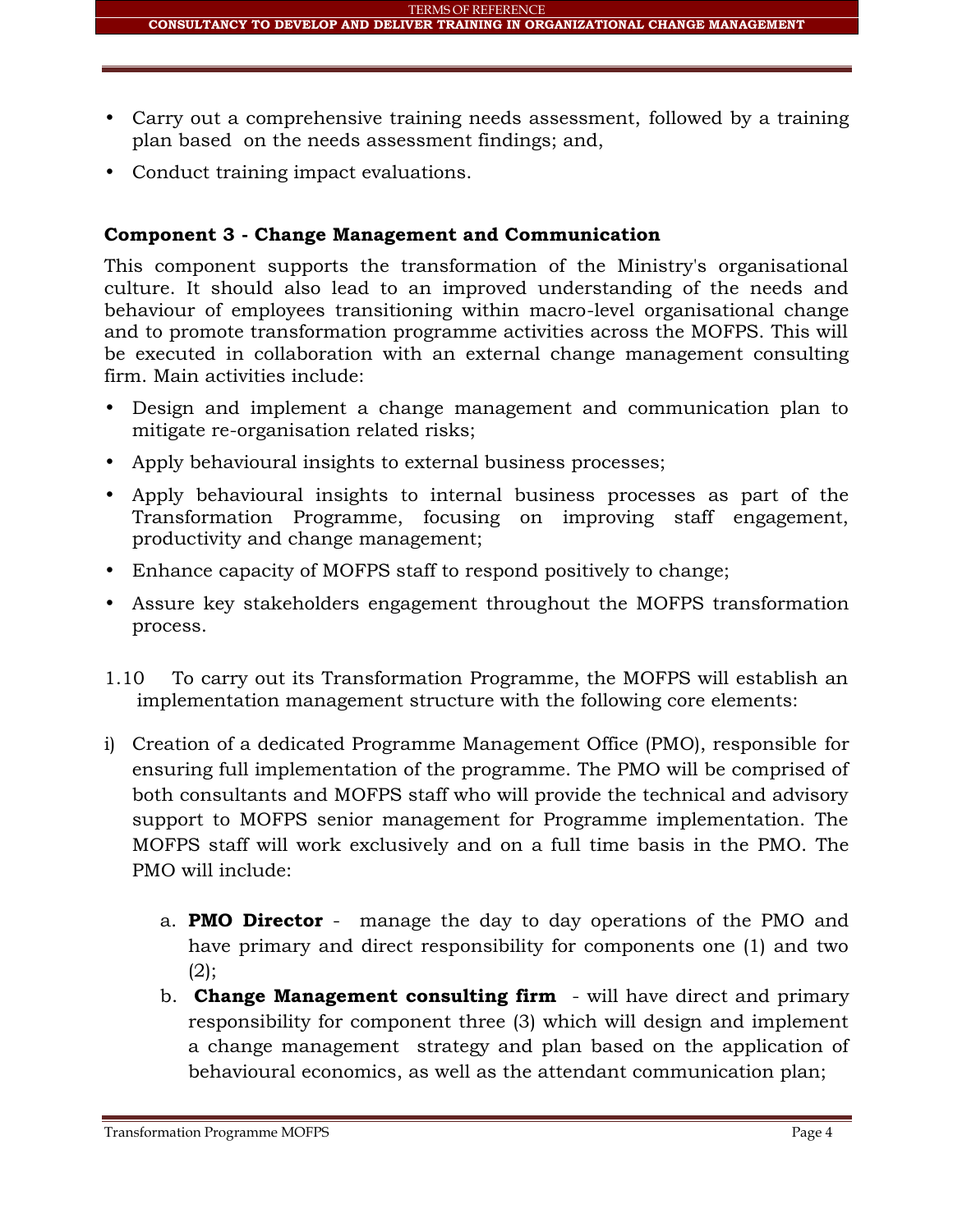- c. **Business Analysts** provide the management analysis and organisational development functions including business process reviews and the development of job descriptions;
- d. **Business Process and Organization Development Specialist** conduct business reviews/reengineering exercise, design and implement organisational development interventions and develop SOPs and procedure manuals.
- e. **Change Management and Culture Management Specialist** assist in the implementation of the change management strategy and plan as well as the implementation of the communication plan;
- f. **PMO Administrator** provide the financial management and project management support required for the successful operation of the Programme, as well as assisting in financial reporting and performance updates to International Development Partners.
- ii) establishment of a Transformation Steering Committee (TSC) to support and supervise the implementation of the programme. The TSC, chaired by the Financial Secretary and composed of key stakeholders, will ensure robust program governance, strategic direction and oversight.
- iii) designation of change leaders and change agents in every unit of the organisation, selected from the MOFPS staff.

The Strategic Public Sector Transformation Project provides support to the implementation of the Transformation Programme within the MOFP, and is being implemented by the Programme Management Office (PMO) of the Ministry. As part of the Change and Culture Management component, a communication strategy has been developed for the Ministry, which includes traditional and nontraditional media.

# **Goals of Communication Strategy are:**

- To galvanize support for the Transformation Programme in Ministry of Finance and the Public Service geared towards achieving centre of excellence by 2018.
- To implement communication activities that will foster greater "buy in", to transforming MOFPS into a centre of excellence by 2018.

# **Main Objective it to:**

 To create buy in and ownership for the vision of the MOFP becoming a center of excellence by 2018.

Strategy objectives: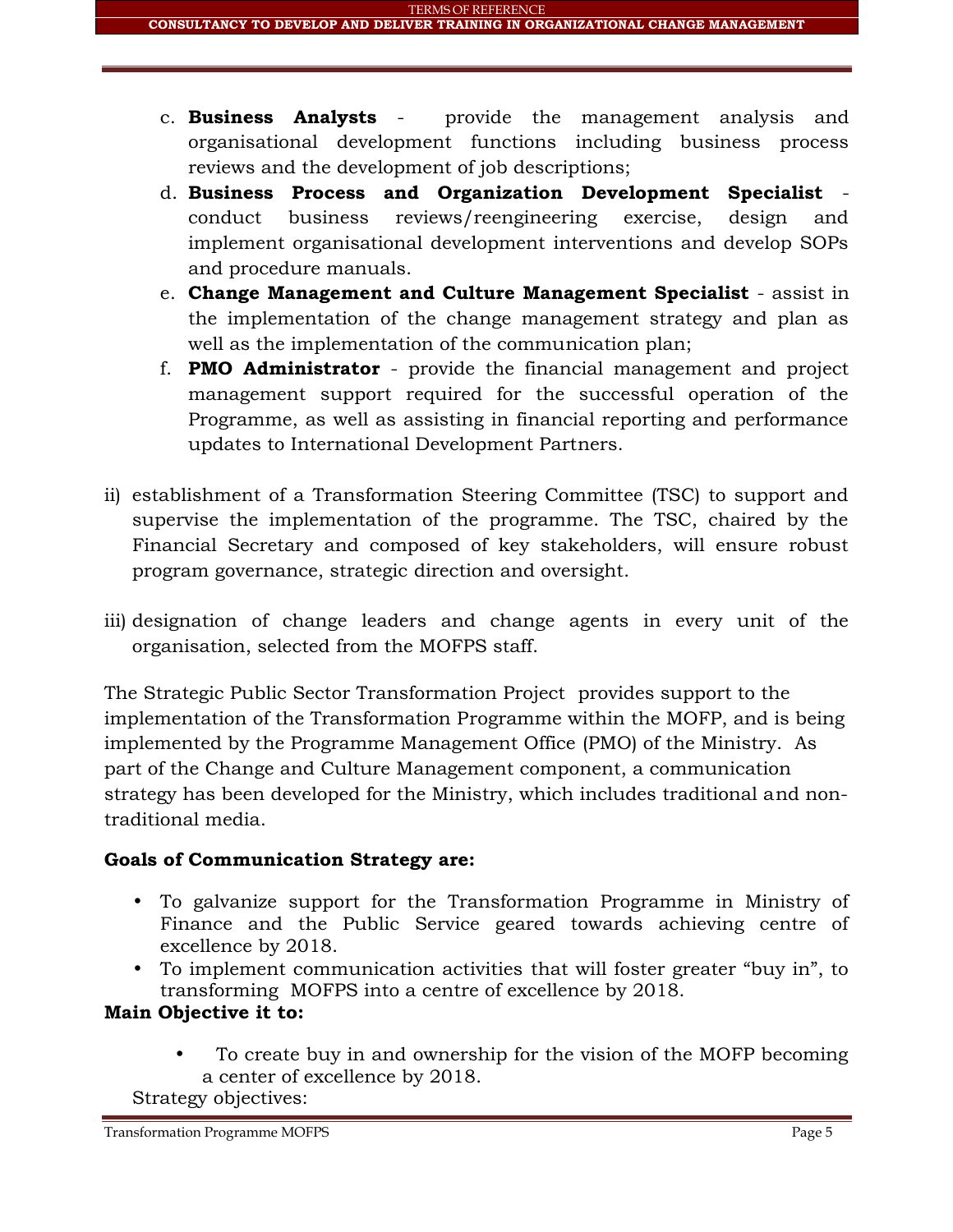- To provide accurate and on time information to staff at the MOFPS about the Transformation Programme
- To consistently communicate to staff the rationale for transforming to a centre of excellence by 2018.

## **OBJECTIVE OF THE CONSULTANCY**

The objective of this consultancy is to develop the scope of services and technical specifications which shall be used to secure a supplier for the Management of Digital Displays at the Ministry of Finance and the Public Service (MOFP). The selected Service Provider will enter into a contract with the MOFP for a term to be agreed, with an annual review. The Service Provider will design, and implement a cohesive digital display ecosystem focusing on the supply and integration of digital display monitors, and any relevant computer software and hardware as appropriate. The system will be designed to be expandable and able to accommodate emerging technologies.

## **SCOPE OF WORK**

In order to achieve the objectives of this activity the consultant will be required to:

- Develop the scope of services for the procurement of a supplier to implement a digital signage/electronic multi-media system.
- Prepare the detailed specifications for a the Digital Signage system.
- Prepare partial bidding documents for the System.
- Prepare detail costing of systems to be used.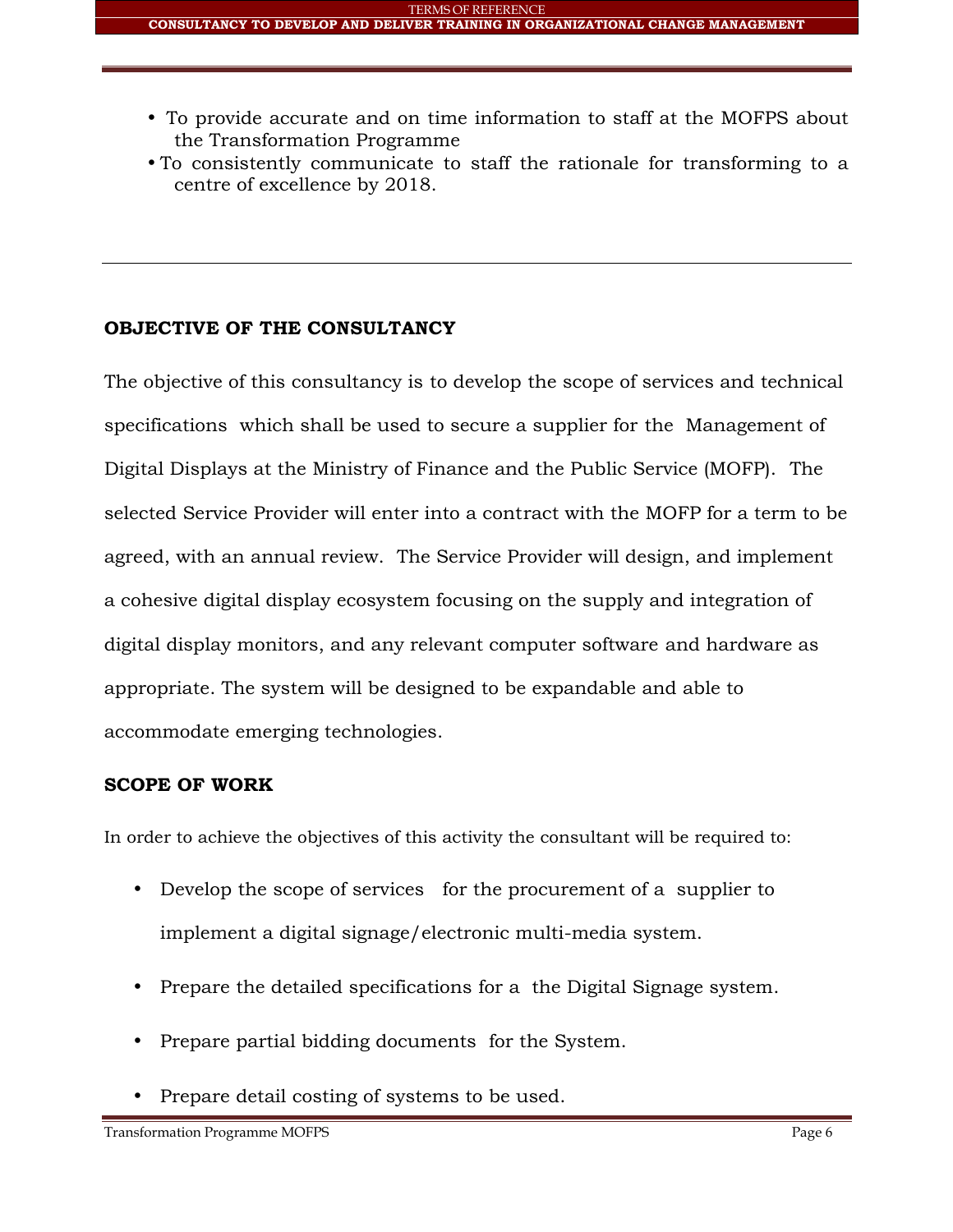- Prepare any relevant drawings
- Conduct site visits on the MoFPS' properties. .hese visits will clarify the scope of services to be provided and will include a tour of the selected locations to identify areas for the installation of the Digital Display Screens and Systems. This will also provide an opportunity to investigate and seek clarifications regarding any aspect of the development of the Bidding documents.
- Develop Evaluation criteria to assist in the selection process.
- Develop a list of potential suppliers
- Participate in the evaluation process for the selection of a suitable supplier

## **COORDINATION**

Contract will be implemented by the Programme Management Office (PMO). Both Consultant and PMO will work together to ensure the TOR are in keeping with the funding agencies requirement. A Technical Committee will review Deliverables to be approved by Programme Director.

# **QUALIFICATIONS/ EXPERIENCE**

# **1. QUALIFICATION CRITERIA**

The MOFPS intends to implement this system by July 2017 and now invites Consultants to indicate their interest in providing the services outlined. Interested Consultants are encouraged to submit their Curriculum Vitae along with other relevant documents to be considered for this consultancy.

Candidates must:

(a) Have at least 5 years' experience in the design, development and implementation of the Corporate Digital Communication strategy for organisations.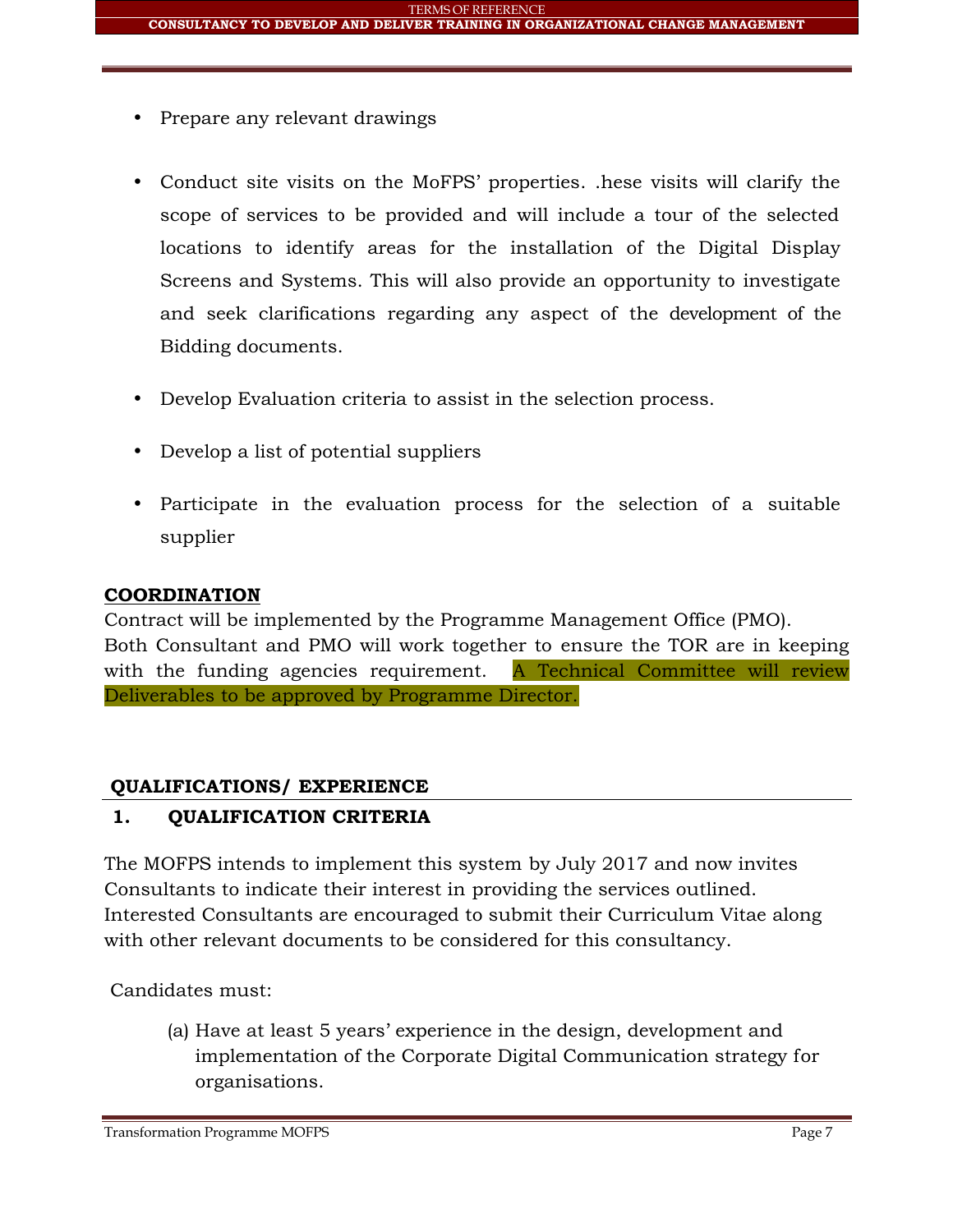- (b) Possess the relevant experience, training and/or certification in relevant areas appropriate for this engagement/digital signage certification or equivalent and qualifications in Information Technology  $(IT)$ .
- (c) Have at least 5 years' experience in the design, implementation and management of digital display solutions of similar scope for organisations.

# **4.0 SPECIFIC KNOWLEDGE AND SKILLS**

- Sound understanding and knowledge of Digital Communications
- **Experience working with multi-functional communications or IT based institutions would be an asset.**
- Have the relevant knowledge of developing bidding documents including specifications related to the assignment.
- Proficiency and experience in working with multidisciplinary teams.

## **5.0 DELIVERABLES**

The deliverables will be submitted based on the scope of work specified. Upon completion of deliverables consultant will be required to submit an invoice for payment.

| NO. | <b>Deliverable</b>                                         | <b>Performance Standard</b>                                                                                                                                                                                                                                                                                                                                                             | <b>Payment Schedule</b> |
|-----|------------------------------------------------------------|-----------------------------------------------------------------------------------------------------------------------------------------------------------------------------------------------------------------------------------------------------------------------------------------------------------------------------------------------------------------------------------------|-------------------------|
|     | Specification<br>and / or Scope<br>of Services<br>Document | Submitted one (1) Month after $\frac{150}{60}$ the contract<br>$component$ of the value upon approval<br>assignment. The deliverable of the deliverable<br>shall include details of<br>hardware and software<br>requirements, recommended<br>locations,<br>service<br>implementation<br>and<br>maintenance requirements<br>that address type of layout,<br>general content performance, |                         |

Transformation Programme MOFPS **Page 8** Page 8